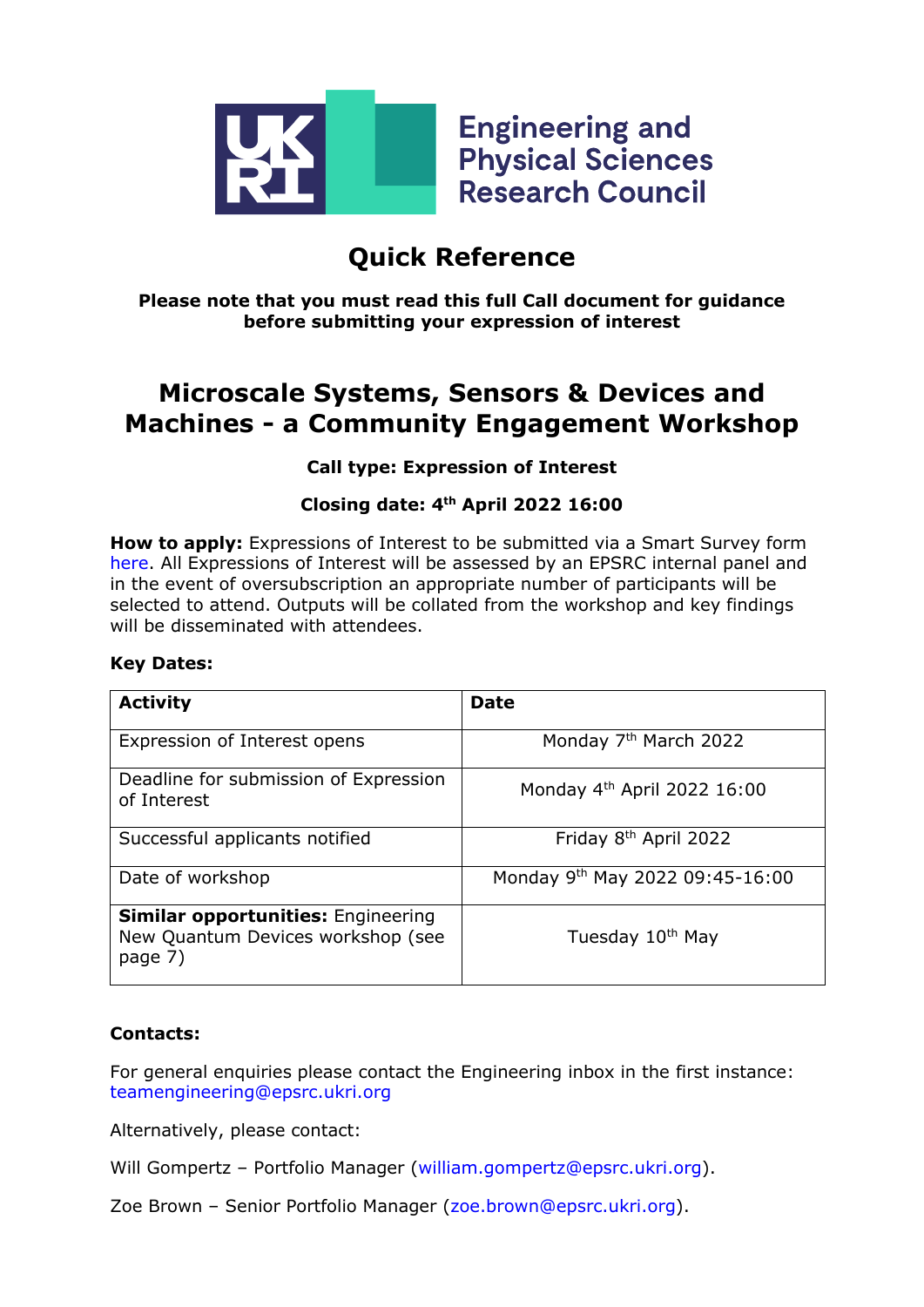

**Engineering and Physical Sciences Research Council** 

# **Microscale Systems, Sensors & Devices and Machines - a Community Engagement Workshop**

### **Call type: Expression of interest**

### **Closing date: Monday 4th April 2022 16:00**

### **Related EPSRC themes:**

| <b>Analytical Science</b>                         | <b>Clinical Technologies</b><br>(excl. imaging) | Complex Fluids and<br>Rheology                |
|---------------------------------------------------|-------------------------------------------------|-----------------------------------------------|
| <b>Continuum Mechanics</b>                        | Fluid Dynamics and<br>Aerodynamics              | Graphene and Carbon<br>Nanotechnology         |
| Quantum Devices,<br><b>Components and Systems</b> | Manufacturing<br>Technology                     | <b>Materials</b>                              |
| Microelectronic Device<br>Technology              | <b>Optical Devices and</b><br>Subsystems        | <b>Optoelectronic Devices</b><br>and Circuits |
| <b>RF and Microwave</b><br><b>Devices</b>         | Sensors &<br>Instrumentation                    | Synthetic Biology                             |

# **Contents of this call document**

[Opportunity Summary](#page-1-0) [Who can apply](#page-3-0) [How to apply](#page-3-1) [How we will assess your application](#page-3-1) [Other Opportunities and Related Content](#page-6-0)

## <span id="page-1-0"></span>**Summary**

Engineering research in microscale systems, sensors & devices, and machines, collectively known as microsystems, is incredibly diverse and delivers key enabling technologies underpinning a broad range of sectors. It encompasses the development of microfluidic, microelectromechanical systems (MEMS), microstructured and micro-fabricated devices; the research of which can be of a generic nature or focused on the development of a specific device targeted at a particular end use.

EPSRC will be holding a workshop in May 2022 with the aim of bringing the microsystems community together to explore the current state of microsystems research, future directions of microsystems engineering, and how best the community can be supported to deliver positive impact across various sectors and the UK R&D landscape.

The workshop will consist of: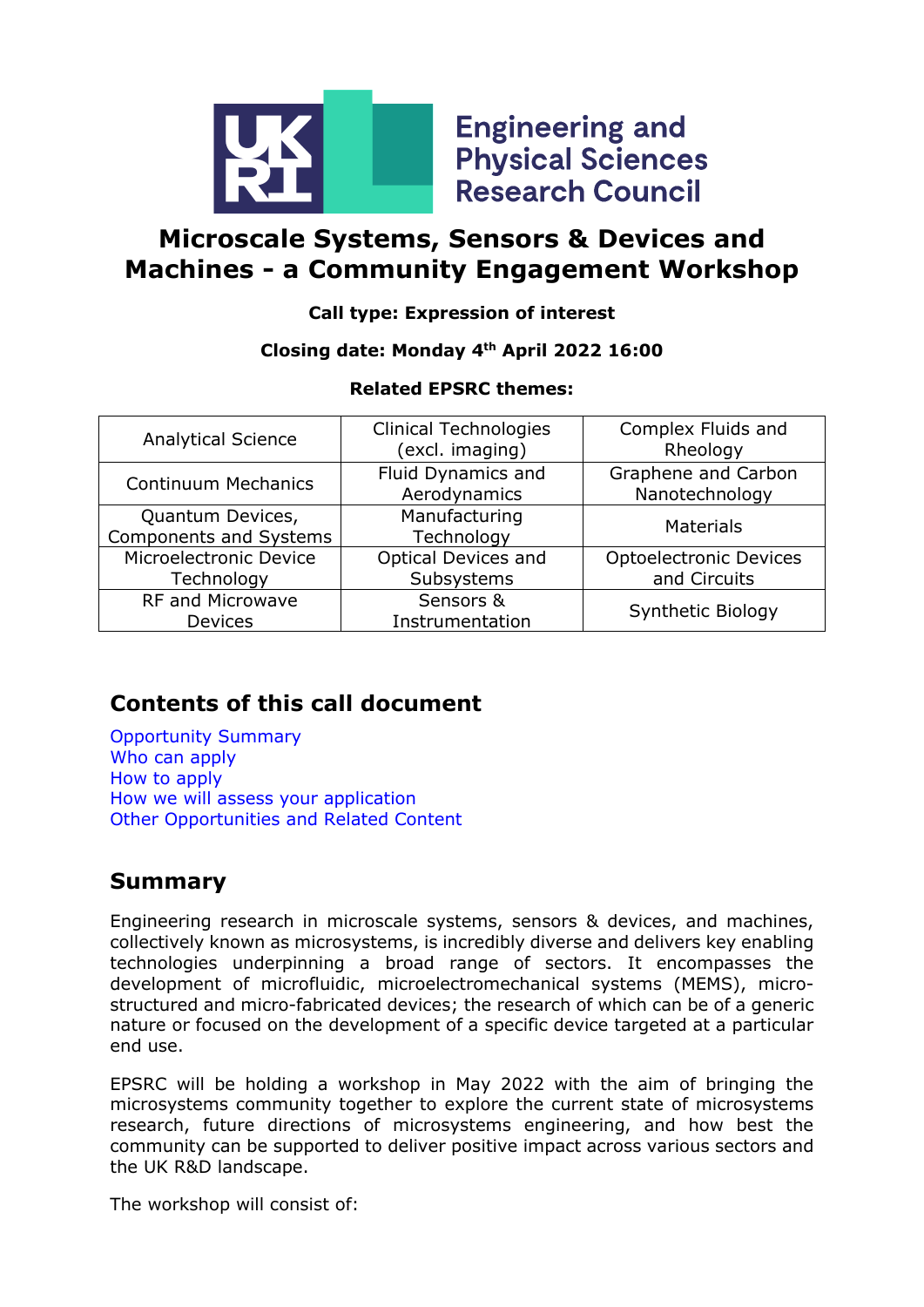- $\triangleright$  Keynote talks from community leaders and EPSRC.
- $\triangleright$  Facilitated discussion sessions around research challenges facing the microsystems community, and future applications of microsystems research.
- $\triangleright$  Networking opportunities.

We anticipate this event will be of interest to researchers working in fundamental microsystems research, as well as those who engineer micro-scale devices with particular applications in mind. Colleagues from industry and the third sector are also encouraged to apply in order to foster relationships between industrial needs and fundamental microsystems research, as well as supporting EPSRC to ensure non-academic drivers are reflected in future priorities and scoping activities. This opportunity is not open to PhD students.

The event will be in an accessible format, offering opportunities to attend online or in-person in Manchester (venue to be confirmed).

Please note there is no funding associated with this activity.

#### **Objectives**

The overarching objectives of the workshops are:

- $\triangleright$  To conduct a Strength, Weaknesses, Opportunities and Threats (SWOT) analysis of microsystems engineering to assess the current state of the discipline and identify common research challenges.
- $\triangleright$  To consider the future direction of microsystems engineering.
- $\triangleright$  To develop a greater understanding of the support needed across the microsystems ecosystem to ensure that research in the area delivers maximum impact.
- $\triangleright$  To encourage interaction and networking between a wide range of stakeholders in microsystems research.

To apply, please submit an Expression of Interest following the instructions in the call document linked below. Expressions of Interest will open at 9:00 on Monday 7<sup>th</sup> March and will close at 16:00 on Monday 4<sup>th</sup> April.

All Expressions of Interest will be assessed by an EPSRC internal panel and in the event of oversubscription an appropriate number of participants will be selected to attend. Successful applicants will be notified by Friday 8<sup>th</sup> April.

## **Background**

Microsystems is a relatively small research area within the EPSRC portfolio and dominated by applications-driven research with a strong healthcare focus, reflecting the UK's strength in the area.

The microsystems field and associated community are diverse, with researchers responding to new challenges, application areas and research directions. However, researchers often align themselves with a specific application area rather than to a broader microsystems community, which can result in a level of community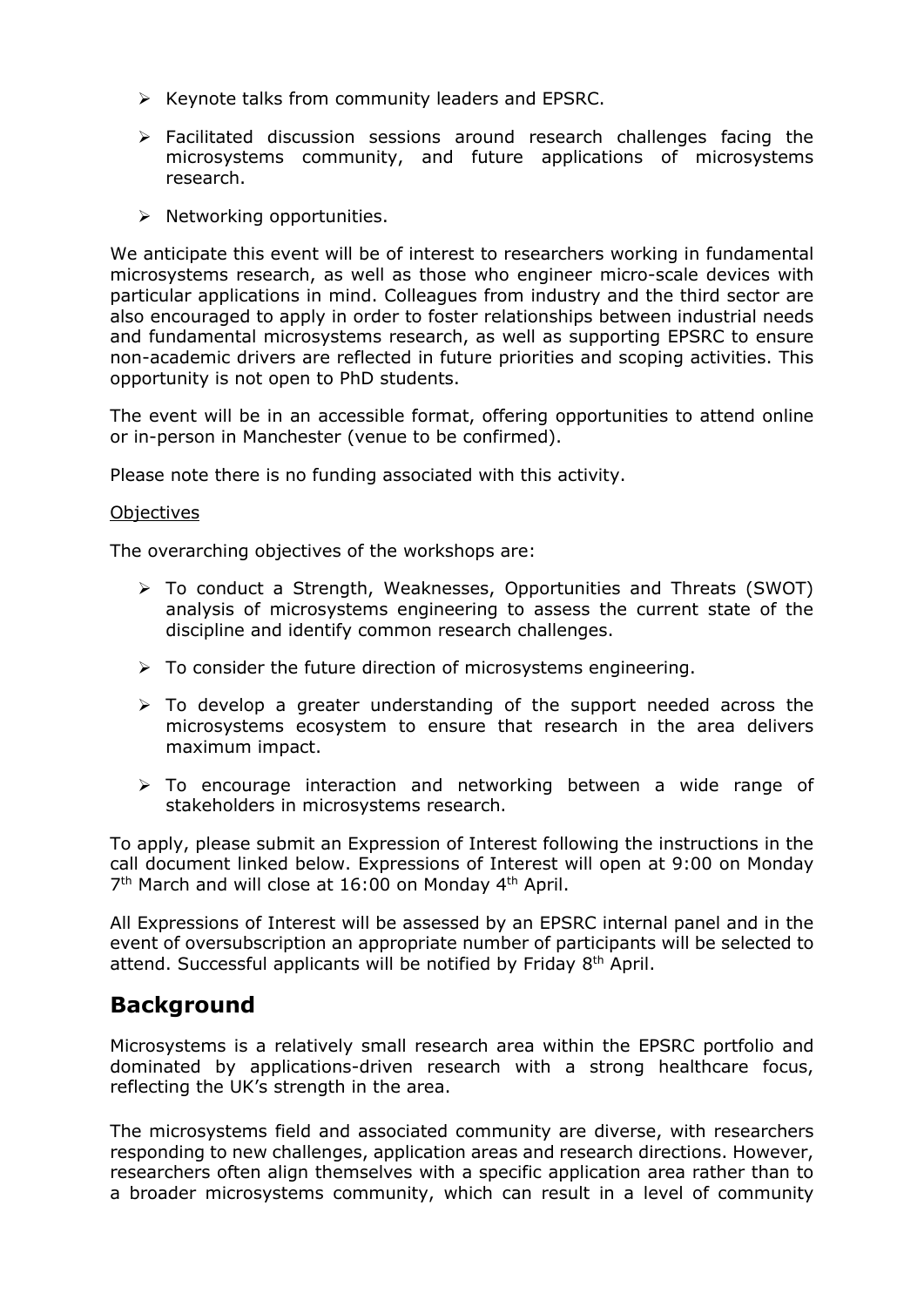fragmentation. There is therefore no strong sense of a microsystems community; opportunities to establish common interest groups, networks and coordinated community leadership would strengthen the area.

The microsystems community has a history of strong industrial collaboration and partnership, particularly for applications-driven research. Fundamental microsystems research, less driven by application, has the potential to increase the underpinning science and engineering knowledge base and have a broad impact across the breadth of microsystems research. Recent years, though, have seen a decline in fundamental microsystems research.

Additionally, as numbers of EPSRC first grants remain low, there are opportunities to further support the pipeline of future researchers.

This workshop aims to bring together key stakeholders across the microsystems ecosystem to discuss the above challenges, whilst also providing a platform to strengthen the microsystems community.

## <span id="page-3-0"></span>**Who can apply**

We anticipate this event will be of interest to researchers working in fundamental microsystems research, as well as those who engineer micro-scale devices with particular applications in mind. Colleagues from industry and the third sector are also encouraged to apply in order to foster relationships between industrial needs and fundamental microsystems research, as well as supporting EPSRC to ensure non-academic drivers are reflected in future priorities and scoping activities.

The event will be in an accessible format, offering opportunities to attend online or in-person in Manchester (venue to be confirmed).

We are committed to a policy of equal opportunities, and encourage applications from women, those with a disability, members of ethnic minority groups, and other groups who are currently under-represented at EPSRC's events.

Support will also be available to cover caring responsibilities in addition to normal care arrangements. Further details are available [here.](https://epsrc.ukri.org/funding/applicationprocess/basics/caringresponsibilities/) If you have any questions, please contact the organisers.

## <span id="page-3-1"></span>**How to apply**

EPSRC are looking to select approximately 40 attendees, with a diverse range of expertise and experience in research and innovation from across all of EPSRC's stakeholder groups. The workshop will include an appropriate balance of expertise from different organisations as well as reflecting a diverse mix of individuals and backgrounds.

Expressions of Interest should be made via the Smart Survey form [here,](https://www.smartsurvey.co.uk/s/Microsystems/) before Monday 4<sup>th</sup> April 16:00.

There are eight parts to the application, which are detailed below:

**Applicant details:** Basic information and contact details, including title, name, current position, organisation, and email address.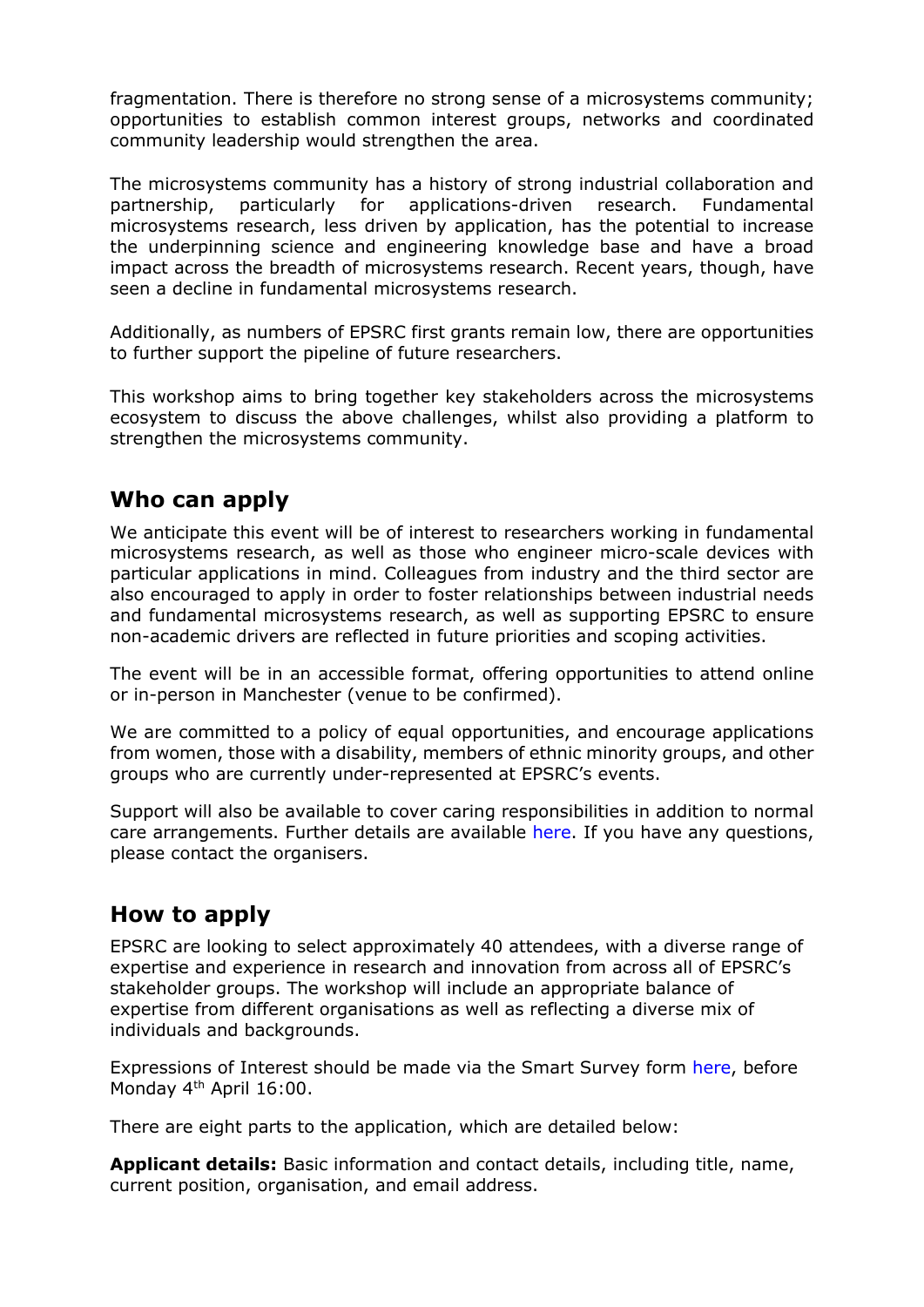**Area of knowledge and experience:** Please outline your current research area, as well as your prior experience.

Please also identify which theme(s) you most closely align with within the microsystems field. Please do note that some fields overlap with one another:

- $\triangleright$  Nanofabrication
- $\triangleright$  Photonic Circuits
- $\triangleright$  Quantum Devices
- > Micro-Sensors
- $\triangleright$  Microfluidic Devices
- $>$  MEMS
- $\triangleright$  Energy Harvesting
- **▶ Micro-Acoustic Devices**
- $\triangleright$  Micro-Robotics
- $\triangleright$  Other (please state):

**Current "state of play" of microsystems research:** Please answer the following questions about your perception and experience of the current "state of play" of microsystems research. Responses will remain anonymous but may be used to inform the discussion sessions at the workshop.

- 1. Evaluate the level of collaboration amongst peers across the microsystems community:
	- $1 =$  Very Poor,  $2 =$  Insufficient,  $3 =$  Satisfactory,  $4 =$  Good,  $5 =$  Very Good
- 2. Evaluate the level of collaboration with business/industry across the microsystems community:
	- $1 =$  Very Poor,  $2 =$  Insufficient,  $3 =$  Satisfactory,  $4 =$  Good,  $5 =$  Very Good
- 3. Evaluate the appropriateness of training and support for new researchers across the microsystems community:
	- $1 =$  Very Poor,  $2 =$  Insufficient,  $3 =$  Satisfactory,  $4 =$  Good,  $5 =$  Very Good
- 4. In no more than 30 words, please describe a (present or future) microsystems research activity that excites you.
- 5. In no more than 30 words, please describe what you believe is the most important priority for the microsystems community over the next 5 years.

**Workshop content:** Why is this event of interest to you and what contribution are you hoping to make? How will you disseminate the information discussed to your own network/community?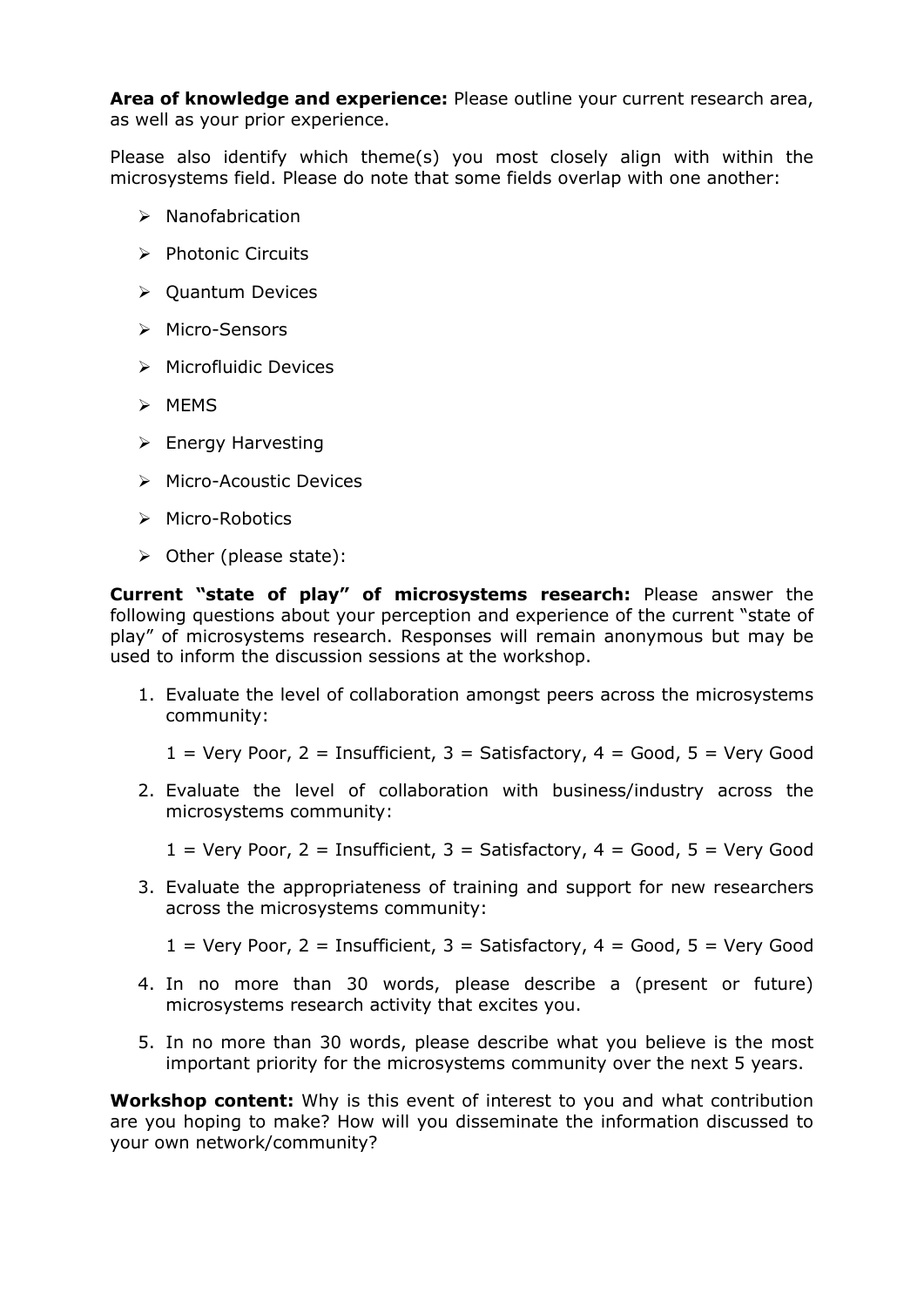**Additional content:** Are there any specific questions / topics you would like the microsystems workshop to address?

**Attendance:** Please confirm whether you would prefer to attend in-person or online. The in-person event will be held in Manchester (venue TBC). We highly encourage in-person attendance at this event to best utilise the networking opportunities; though do note that attendance preferences will not inform the assessment process outlined below. We will try and create appropriate mechanisms for networking for those attending on-line, as well as those in-person.

**Other Opportunities:** Please indicate if you would be interested and anticipate attending the Quantum New Engineered Devices workshop, brief description stated on page 7.

**Equal Opportunities information:** EPSRC operates a policy of equality and fair treatment. All applications will be treated fairly, regardless of gender, age, ethnic origin or disability. To help us achieve this aim the information from this section helps us to monitor the effectiveness of our policy. Individuals are asked to supply equal opportunities information which will not be used to determine an applicant's fit to the essential criteria but will be used to consider a balance of gender and other protected characteristics across the workshop, after the initial sift.

Applications will be assessed solely on the information provided in the application, with the focus of the assessment on the answers to the questions provided.

In accordance with the General Data Protection Regulation 2016/679 (EU) (GDPR), the personal information provided on this form will specifically be used for the purpose of administering this form and aggregated anonymised data will be used for the purposes of monitoring our advisory and decision-making bodies. Analysis of the information will be viewed by EPSRC staff only and personal information will not be used for any other purpose without your specific consent.

For further information on how your information will be used, how we maintain the security of your information, and your rights to access information we hold on you, please contact the UK Research and Innovation Information Rights Team.

### **Assessment:**

#### **Assessment process**

All Expressions of Interest (EOI) will be assessed by an internal EPSRC panel against the selection criteria.

#### **Selection criteria:**

The Expressions of Interest will be used to select participants based on the responses to the assessment questions in the 'How to apply' section, and to ensure as broad a representation of the community as possible, including organisation, research area and prior experience. Places are limited; in the event of over-subscription, an appropriate number will be selected to attend and prioritisation will be based on the essential selection criteria below.

1. Relevance of expertise and/or future research aspirations to the scope of the workshop.